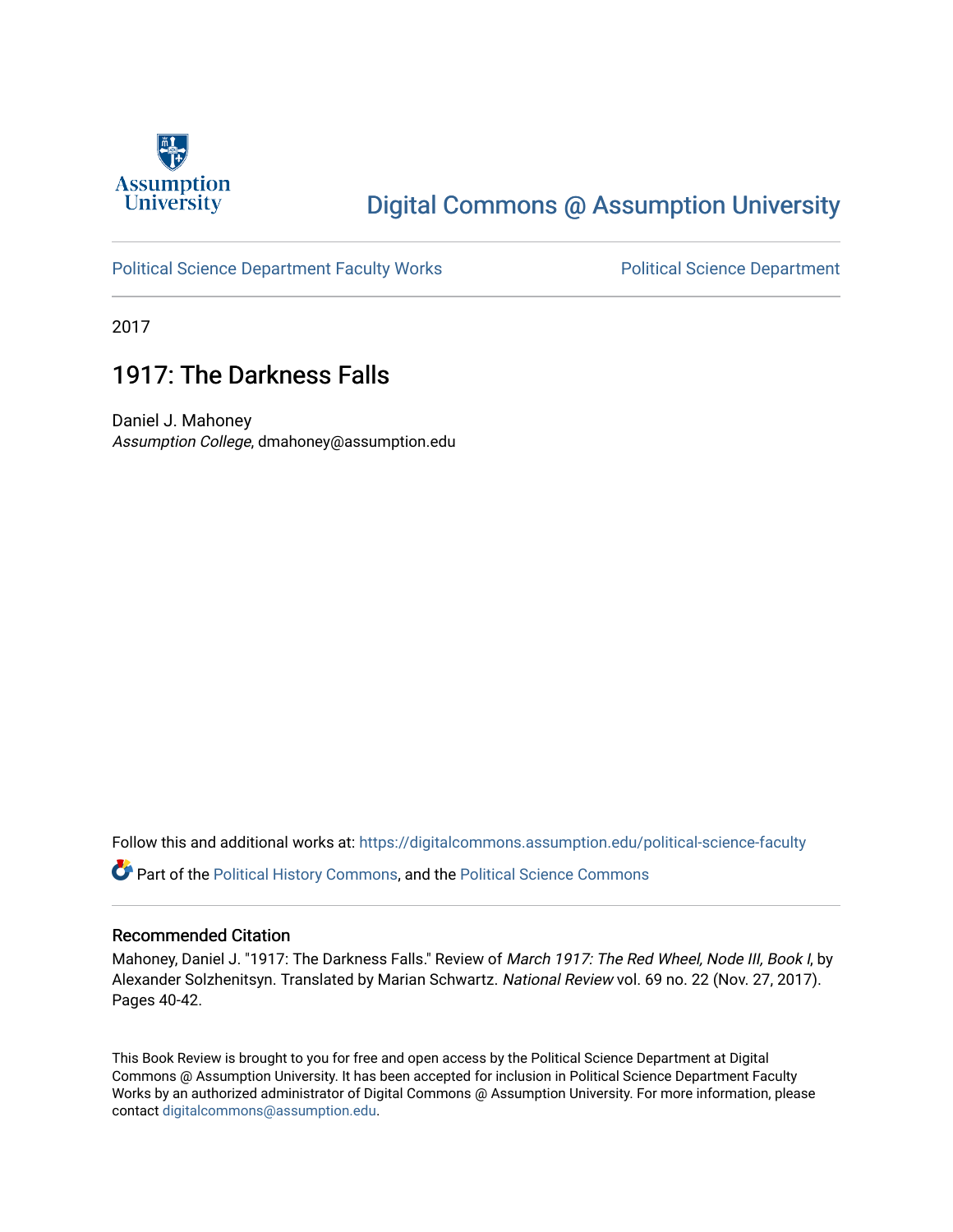# **Books, Arts & Manners**

# **1917: The Darkness Falls**

DANIEL J. MAHONEY



*March 1917: The Red Wheel, Node III, Book 1*, by Alexander Solzhenitsyn, translated by Marian Schwartz (Notre Dame, 672 pp., \$39)

HE Bolshevik coup d'état of October 25 (November 7 according to the Western calendar), 1917, is known the whole world over as the Russian Revolution. It is nearly universally considered to be either a liberating event or a catastrophic one, but one that in either case profoundly shaped universal history. Alexander Solzhenitsyn was an indefatigable enemy of Communism and all its works, but he considered the major event of 1917 to be the February revolution (to use the old Julian calendar) and not the October coup that flowed inexorably from the overthrow of the czarist order earlier that year. The February revolution, in Solzhenitsyn's considered judgment, was a disaster of the first order and not a welcome, democratic eruption in a

*Mr. Mahoney holds the Augustine Chair in Distinguished Scholarship at Assumption College. His next book,* The Humanitarian Subversion of Christianity: Why the Christian Religion Is Not the Religion of Humanity*, will be published in 2018.*

country ill-prepared for democracy. A reader of *March 1917* (Node III of *The Red Wheel*, the nodes being a series of "narratives in discrete periods of time") would be hard put to quarrel with Solzhenitsyn's judgment. As this great work of history and literature attests, February indeed was the root of all the evils to come and not a brief shining display of Russian democracy.

The previous nodes, *August 1914* and *November 1916*, centered respectively on the disastrous Battle of Tannenberg and on a deceptive period of quiescence before the outbreak of revolution in 1917, the proverbial calm before the storm. This volume consists of 170 chapters (out of 656 in *March 1917* as a whole), most of them relatively brief. One experiences on every page the frenzied pace of events spiraling completely out of control. From the first pages, we confront an emperor incapable of serious thought or action. Even the little czarevitch Alexei asks why his father is "so weak." Nicholas is a decent man and a good Christian, but a terribly incompetent ruler. "The family was Nikolai's favorite milieu." He preferred to be with Alexandra and the family in "untroubled seclusion." He regularly attended the Orthodox liturgy, he fasted, and he took Communion. He cared for the Russian people in his own way. But he was absolutely oblivious to approaching disaster.

He could not truly imagine that the liberals and socialists in the Russian Duma, or parliament, were really contemplating a coup d'état or open treason in a time of war. He believed, quite wrongly it turns out, that "deep down everyone loved Russia." He was an autocrat (at least on paper) who lacked the will to act, to do anything in a truly decisive way. And he was surrounded by nullities at the highest levels of state, including Golitsyn, the prime minister, and Protopopov, the unbelievably ineffective minister of the interior. In the course of these revolutionary days, Protopopov never informed the emperor about the extent of unrest and violence in Petrograd. As one character says, with some understatement, "our rulers have fallen asleep on their watch."

Matters are made much worse by the fact that Russian liberals see no enemies to the left. In addition, they confuse the incompetence and mediocrity of the governing authorities with treason and a deliberate desire to weaken the war effort and to keep bread from the people. This is the official line of the Constitutional Democrats (the "Kadet" party), the left-liberal opposition that dominates the Duma and refuses ever to give the government the benefit of the doubt. It is in a permanent state of rebellion, representing an educated "society" (one remarkably indulgent toward terrorists and extremists over the years) that sees no need for a state that truly governs. Genuine liberals and moderates, not to mention enlightened conservatives, are rare indeed. Nullities, demagogues, and brash revolutionaries abound in Petrograd at the beginning of 1917. And the Duma is dominated by irresponsible rabble-rousers who like to hear themselves talk.

The revolution begins with bread riots and the smashing of bakery windows in the capital on March 8 and 9, 1917. Bread is still available but rumors abound that it is being deliberately withheld by the government and uncooperative peasants. The real problem, as Solzhenitsyn makes abundantly clear, is the price controls that have locked up the grain market and were imposed with the support of the Duma. The left-liberals in that body don't know the slightest thing about supply and demand and the workings of a modern economic order. In the Duma, self-obsessed parliamentarians never really address "the food question" per se; instead, they brutally denounce the authorities and spin wholly unconvincing conspiracy theories. When faced by a thoughtful, knowledgeable, and effective minister of agriculture, Alexander Rittikh (a protégé of the great conservative reformer Pyotr Stolypin), they either ignore him or dismiss his proposals to put the country above party and ideology.

Rittikh, one of the heroes of the book, stuns the left wing by speaking in an utterly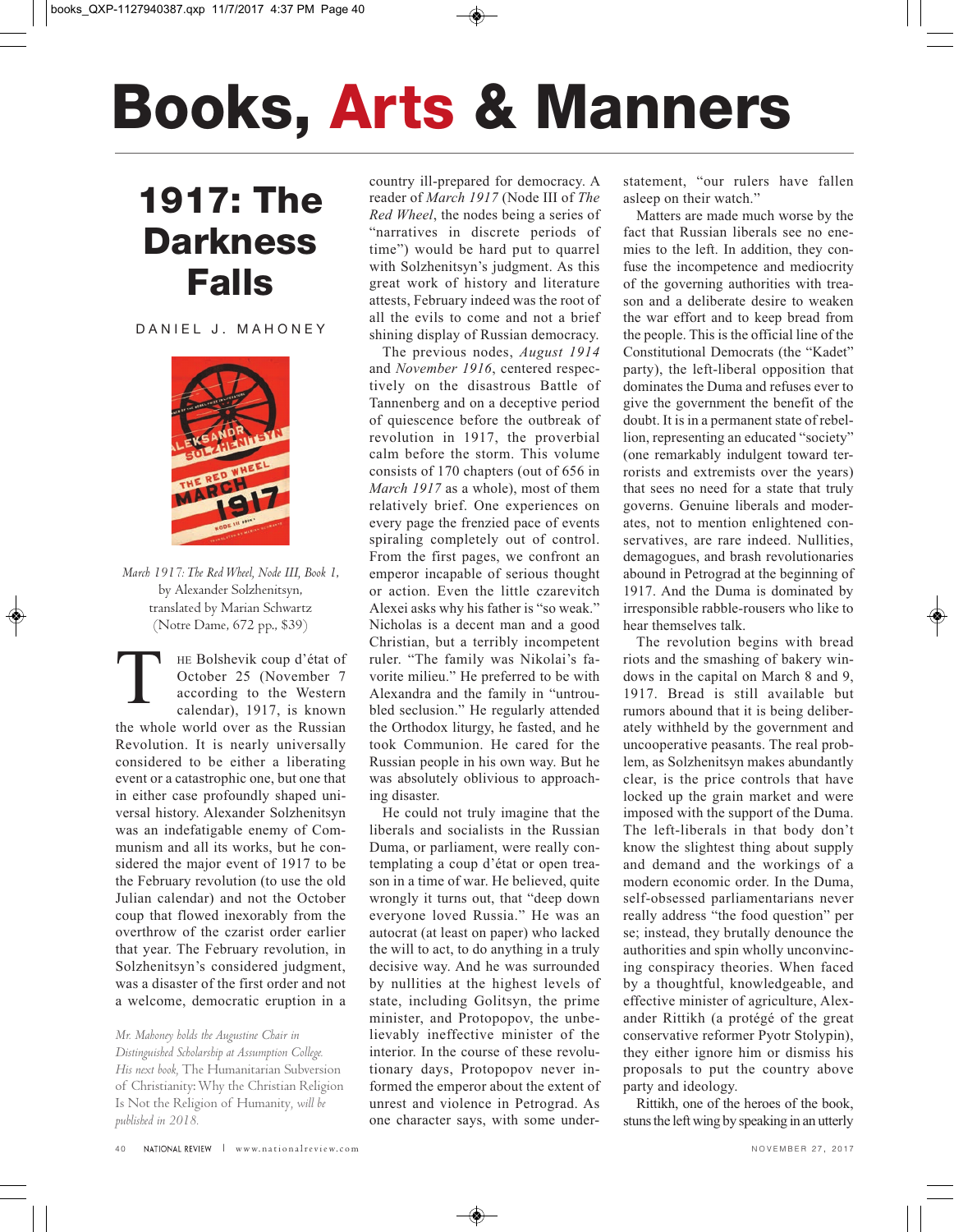authoritative manner. No mediocrity, he. For the Left, czarist ministers could only be "foolish, dense, mute, and fearful" (Solzhenitsyn's words), and Rittikh, a faithful heir of Stolypin, "violated their entire code." Rittikh knew that the food question could be addressed not by forcibly seizing the peasants' grain but by freeing up prices and, in the short term, appealing to the peasants' sense of civic duty. His is the path of enlightened statesmanship. But for the opposition, denouncing the government in the most vociferous and irresponsible manner took precedence over solving the food problem. Meanwhile, street bullies began to break store windows to protest an alleged shortage of grain in the capital. Demagoguery fed violence, and violence led to inebriated crowds' tearing down the entire edifice of civilized order.

Still, the authorities do nothing. Soldiers defect to the rebels, and loyal troops are few and far between. Police men are picked off with increasing alacrity, and growing venom, by angry crowds. Red flags are everywhere.

Among the most effective literary devices in *March 1917* are the dramatic street scenes, which powerfully convey the chaos unleashed by revolutionary violence. In Chapter 24, we learn about the "sense of total safety" that has "formed among the crowd," which feared no retaliation from the authorities. "The city's scoundrels"—madmen, criminals, released prisoners—had found a home among the crowds and begun to shape their character. Fires spread throughout the city, and police stations and military garrisons were attacked by out-of-control mobs. Here is one dramatic passage from Chapter 153 that captures revolutionary nihilism at its ugliest and most murderous: "Petrograd spent all evening and night catching and killing its own police. During the nighttime, they would kill them on the streets without even taking them far, or drown them in ice-holes in the Obvodny Canal. Motorcar expeditions were fitted out to hunt down policemen."

All this occurred in a country where there was a lively, well-organized political opposition and freedom of

instead opted for a "political earthquake." They might be right that a "state cannot stand without freedom." But they have forgotten, if they ever knew, that "freedom cannot stand without the state." Struve, again speaking for Solzhenitsyn, exposes the "flaw" in the Left's consciousness: "living in our own country in a permanent state of rebellion." This, together, with the regime's lack of will, is the root of the disorder.

Struve's brilliant insights remain relevant for Russia today. As Solzhenitsyn pointed out in his last major interview, with *Der Spiegel* in July 2007, Russia desperately needs a real opposition, not just the Communists. But this opposition cannot be merely "oppositional" or pining for yet another revolution, one bound like all the others to have tragic consequences. Russians must learn to unite order and liberty in a manner fitting that country's history and political culture. March 1917 is a model of what is to be avoided.

Solzhenitsyn is never with the reactionaries or the revolutionaries but

## Russians must learn to unite order and liberty in a manner fitting that country's history and political culture. March 1917 is a model of what is to be avoided.

Colonel Vorotyntsev, one of the fictional heroes of *The Red Wheel*, wants to do something to help his country. But he asks, about the emperor and the nullities surrounding the throne, "How can someone without a will be helped?" It is indeed a pertinent question. The czarist order suffers from a striking inability to affect events, to take action for the common good. Rittikh is a notable exception. The fictional Vorotyntsev might have been one as well, but he is preoccupied with marital difficulties and an affair. Still, he wants to gather all the scattered "intelligent and firm men" who might yet fight for a decent political order in Russia, one that unites tradition and modernity. (We will see him in the final scenes of *April 1917*, organizing the nucleus of what will become the White movement. In a later Solzhenitsyn play, he ends up in the Gulag, still resisting Communism after 25 years.)

the press. The bulk of the army and peasant Russia had nothing to do with this grotesque display of revolutionary nihilism—it was the work of educated "society" in conjunction with criminals and the most questionable people from the Petrograd underworld. There was nothing noble, nothing conducive to democracy or self-government, about the intoxicating violence that Solzhenitsyn so vividly conveys in chapter after chapter of *March 1917*.

In Chapter 44, the ex-Marxist turned defender of political moderation Pyotr Struve speaks for the author when he points out that no freedom is possible without a "sense of measure." "The possibility of freedom is not the same as freedom." The czarist regime is anemic or worse—but not particularly wicked or tyrannical. Struve says that the leftist opposition, dominated by faux liberals, has rejected "the normal evolution" of Russian society and

rather with those liberal conservatives who want to truly govern while respecting basic liberties. As Krivoshein, a friend of Rittikh and a former minister himself, says in Chapter 117, good men must reject both the spirit of rebellion and the temptation of tyranny and pursue the path of statesmanship. Stolypin, the liberal-conservative reformer and the last great hope of the old regime, showed how one might assume what he called "the burden, grief, and joy of responsibility." Stolypin might have continued that path had he not been gunned down by a double agent in the Kiev opera house in the fall of 1911. His fateful death contributed mightily to the acceleration of the Red Wheel.

Solzhenitsyn describes the complete blindness and ineptitude of the officials in the Duma, who established a Provisional Committee that would soon become the short-lived Provisional Government. That government would